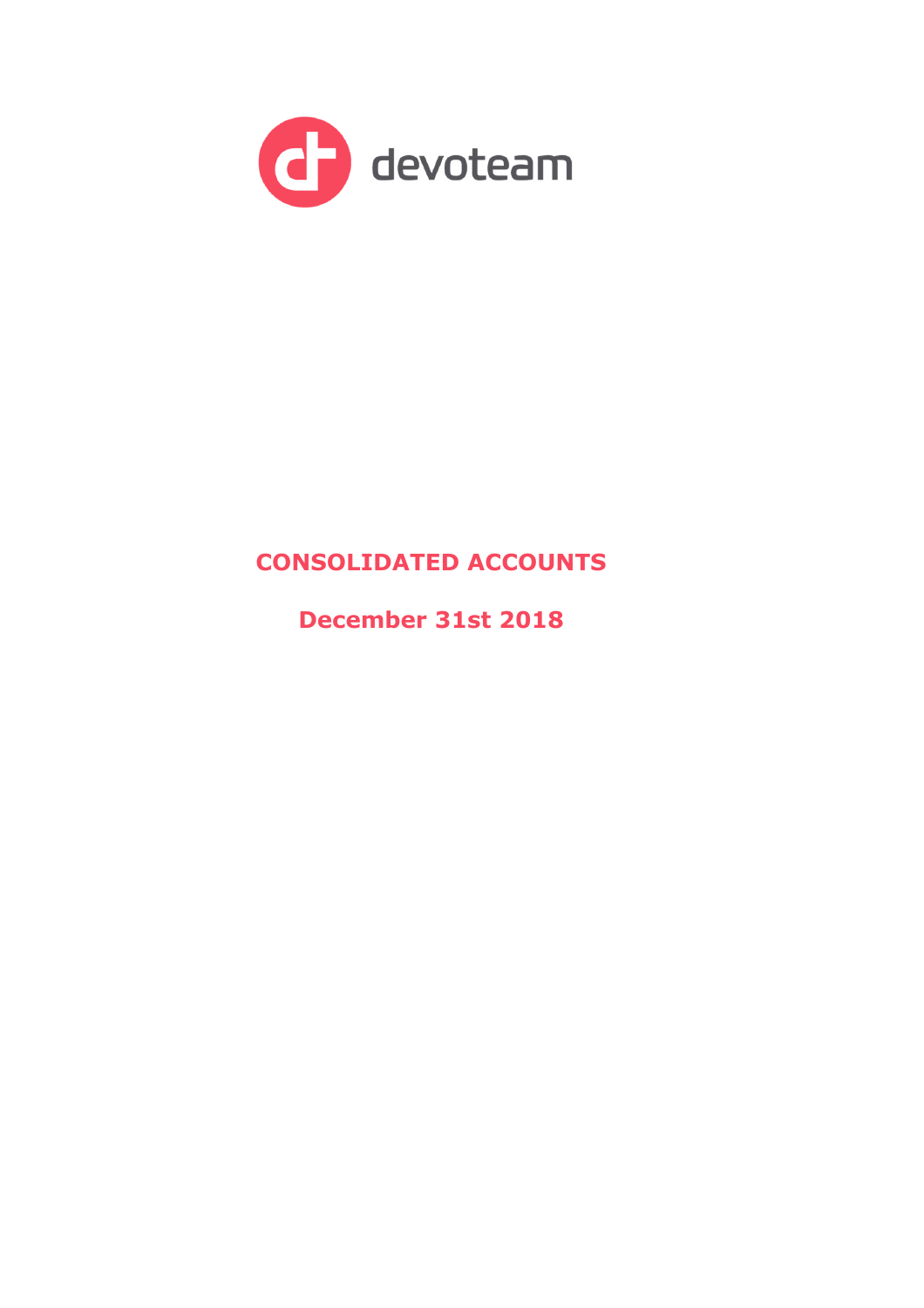## **CONSOLIDATED STATEMENT OF FINANCIAL POSITION**

| <b>ASSETS (in thousands of euros)</b> | 31 December 2018 31 December 2017 |         |
|---------------------------------------|-----------------------------------|---------|
| Goodwill                              | 129 886                           | 91 791  |
| Other intangible assets               | 1855                              | 2 5 1 3 |
| Tangible assets                       | 9684                              | 5955    |
| Financial assets                      | 6 0 5 0                           | 2 9 3 4 |
| Investments in associates             | 5 2 0 6                           | 3 508   |
| Investments property                  | 914                               | 1 370   |
| Deferred tax assets                   | 6 0 7 2                           | 6 1 9 6 |
| Other non-current assets              | 299                               | 254     |
| <b>TOTAL NON-CURRENT ASSETS</b>       | 159 965                           | 114 521 |
| Trade receivables                     | 211 673                           | 176 025 |
| Other receivables                     | 38 201                            | 33 0 24 |
| Tax receivables                       | 12 037                            | 14 570  |
| Other current financial assets        | 2 2 5 2                           | 1766    |
| Cash management assets                | 346                               | 346     |
| Cash and cash equivalents             | 75 484                            | 82 239  |
| <b>TOTAL CURRENT ASSETS</b>           | 339 992                           | 307 970 |
| Non current assets held for sale      |                                   | 6 8 5 2 |
| <b>TOTAL ASSETS</b>                   | 499 958                           | 429 344 |

| <b>SHAREHOLDERS' FUNDS &amp; LIABILITIES (in thousands of euros)</b> | 31 December 2018 31 December 2017 |         |
|----------------------------------------------------------------------|-----------------------------------|---------|
| Share capital                                                        | 1 2 6 3                           | 1 2 6 3 |
| Share premium                                                        | 1934                              | 1934    |
| Consolidated reserves                                                | 139 137                           | 128 420 |
| Treasury shares                                                      | (2500)                            | (3139)  |
| <b>Translation reserves</b>                                          | (2367)                            | (2721)  |
| Profit for the year                                                  | 38 131                            | 25 043  |
| TOTAL EQUITY ATTRIB. TO EQUITY HOLDERS OF PARENT<br><b>COMPANY</b>   | 175 597                           | 150 800 |
| Non-controlling interests                                            | 12 009                            | 11 209  |
| <b>TOTAL EQUITY</b>                                                  | 187 606                           | 162 009 |
| Loans and borrowings                                                 | 33 352                            | 30 908  |
| Provisions                                                           | 1 4 3 9                           | 1 606   |
| Pension liabilities                                                  | 4 0 8 5                           | 3 9 8 4 |
| Deferred tax liabilities                                             | 702                               | 750     |
| Other liabilities                                                    | 17 158                            | 8 1 1 0 |
| <b>TOTAL NON-CURRENT LIABILITIES</b>                                 | 56 735                            | 45 358  |
| Loans, borrowings and bank overdraft                                 | 2 1 9 1                           | 4 1 8 7 |
| Provisions                                                           | 7 2 9 0                           | 6 7 3 5 |
| Trade payables                                                       | 51 475                            | 40 287  |
| Tax and social security liabilities                                  | 118 845                           | 98 832  |
| Income tax payable                                                   | 5 7 8 2                           | 3 7 8 5 |
| Other liabilities                                                    | 70 033                            | 63 640  |
| <b>TOTAL CURRENT LIABILITIES</b>                                     | 255 616                           | 217 465 |
| Non current liabilities held for sale                                |                                   | 4 5 1 2 |
| <b>TOTAL LIABILITIES</b>                                             | 312 351                           | 267 335 |
| <b>TOTAL EQUITY &amp; LIABILITIES</b>                                | 499 958                           | 429 344 |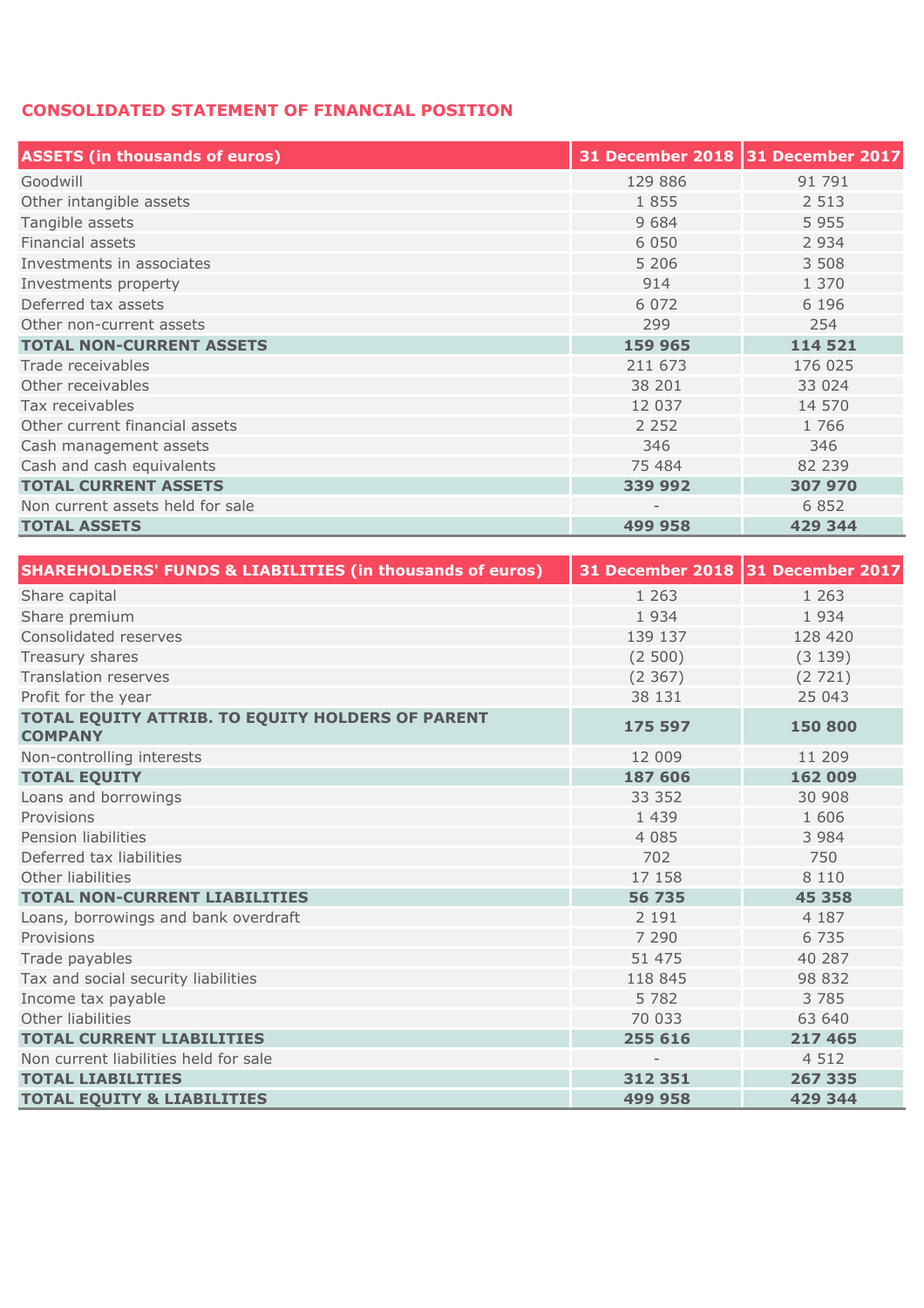#### **CONSOLIDATED INCOME STATEMENT**

| (in thousands of euros, except per share amounts)                   | 31 December 2018 | 31 December 2017<br>restated* | 31 December 2017<br>presented |  |
|---------------------------------------------------------------------|------------------|-------------------------------|-------------------------------|--|
| <b>Continuing operations</b>                                        |                  |                               |                               |  |
| <b>NET REVENUE</b>                                                  | 652 379          | 512724                        | 540 372                       |  |
| Other income                                                        | $\Omega$         | (0)                           |                               |  |
| CURRENT OPERATING INCOME                                            | 652 379          | 512724                        | 540 372                       |  |
| Purchase of merchandise                                             | (1572)           | (2 271)                       | (8865)                        |  |
| Other purchase and external charges                                 | (166016)         | (137010)                      | (158063)                      |  |
| Taxes                                                               | (4840)           | (4125)                        | (4125)                        |  |
| Payroll expenses                                                    | (401642)         | (311627)                      | (311627)                      |  |
| Fixed assets depreciation                                           | (4006)           | (3 223)                       | (3 223)                       |  |
| Increase in provision from current assets                           | (749)            | (505)                         | (505)                         |  |
| Other expenses                                                      | (17)             | (1)                           | (1)                           |  |
| <b>CURRENT OPERATING EXPENSES</b>                                   | (578842)         | (458762)                      | (486 410)                     |  |
| <b>OPERATING MARGIN</b>                                             | 73 537           | 53 962                        | 53 962                        |  |
| Cost of share-based payment                                         | (2325)           | (1957)                        | (1957)                        |  |
| Amort. of customer relationships resulting from acquisitions        | (710)            | (537)                         | (537)                         |  |
| <b>CURRENT OPERATING PROFIT</b>                                     | 70 502           | 51 468                        | 51 468                        |  |
| Other operating income                                              | 7 6 2 6          | 1 2 1 3                       | 1 2 1 3                       |  |
| Other operating expenses                                            | (13625)          | (8779)                        | (8779)                        |  |
| <b>OPERATING PROFIT</b>                                             | 64 504           | 43 902                        | 43 902                        |  |
| Financial income                                                    | 452              | 585                           | 585                           |  |
| Financial expenses                                                  | (2971)           | (2844)                        | (2844)                        |  |
| <b>FINANCIAL RESULT</b>                                             | (2520)           | (2259)                        | (2259)                        |  |
| Share of profit of associates                                       | 1 100            | 70                            | 70                            |  |
| <b>PROFIT BEFORE INCOME TAX</b>                                     | 63 084           | 41 714                        | 41 714                        |  |
| Income tax expense                                                  | (18868)          | (14980)                       | (14980)                       |  |
| <b>PROFIT FROM CONTINUING OPERATIONS</b>                            | 44 216           | 26 734                        | 26 734                        |  |
| <b>Discontinued operation</b>                                       |                  |                               |                               |  |
| Profit from discontinued operation, net of tax                      |                  | 2 5 5 0                       | 2 5 5 0                       |  |
| <b>PROFIT FOR THE YEAR</b>                                          | 44 216           | 29 284                        | 29 284                        |  |
| Attributable to:                                                    |                  |                               |                               |  |
| Equity holders of the parent company                                | 38 130           | 25 043                        | 25 043                        |  |
| Non-controlling interests                                           | 6 0 8 6          | 4 2 4 1                       | 4 2 4 1                       |  |
| <b>Basic earnings per share (euro)</b>                              | 4,75             | 3,15                          | 3,15                          |  |
| Diluted earnings per share (euro)                                   | 4,64             | 3,06                          | 3,15                          |  |
|                                                                     |                  |                               |                               |  |
| Basic earnings per share - continuing operations (in $\epsilon$ )   | 4,75             | 2,83                          | 2,83                          |  |
| Diluted earnings per share - continuing operations (in $\epsilon$ ) | 4,64             | 2,75                          | 2,83                          |  |

\*Restated of IFRS 15 for revenue and free shares for the diluted earnings per share.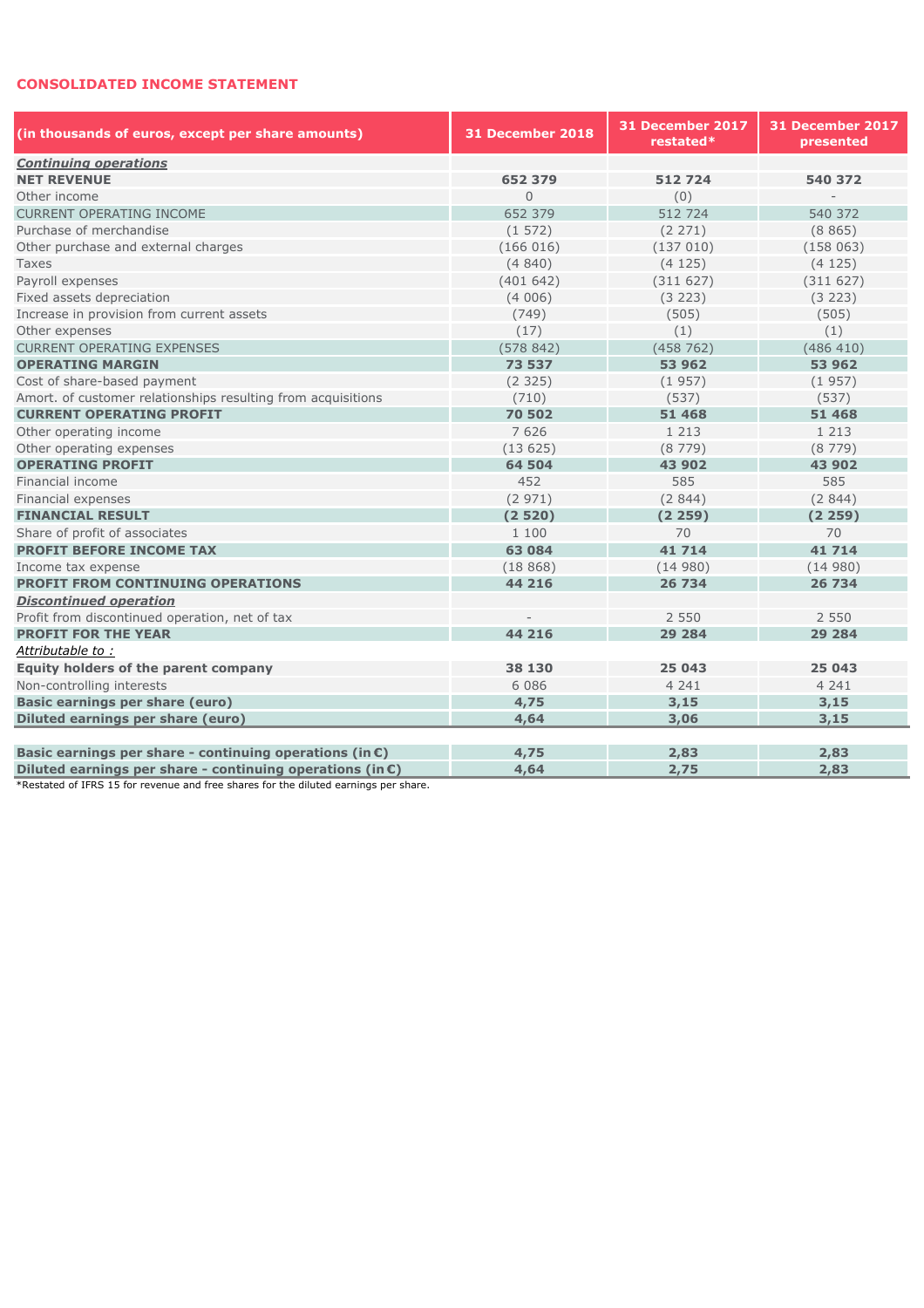#### **CONSOLIDATED STATEMENT OF COMPREHENSIVE INCOME**

| (in thousands of euros)                                              | 31 December 2018 | 31 December<br>2017 restated* | <b>31 December</b><br>2017 presented |
|----------------------------------------------------------------------|------------------|-------------------------------|--------------------------------------|
| Profit for the year                                                  | 44 216           | 29 284                        | 29 2 84                              |
| Defined benefit plan actuarial gains (losses)                        | 257              | 180                           | 180                                  |
| Deferred taxes on defined benefit plan actuarial gains (losses)      | (66)             | (43)                          | (43)                                 |
| Items that will never be reclassified to profit or loss              | 192              | 137                           | 137                                  |
| Foreign currency translation differences                             | 453              | (2 836)                       | (2836)                               |
| Items that are or may be reclassified subsequently to profit or loss | 453              | (2836)                        | (2836)                               |
| Other comprehensive income (loss) for the year, net of income tax    | 644              | (2699)                        | (2699)                               |
| <b>TOTAL COMPREHENSIVE INCOME FOR THE YEAR</b>                       | 44 860           | 26 585                        | 26 585                               |
| Attributable to:                                                     |                  |                               |                                      |
| Equity holders of the parent company                                 | 38 695           | 22 590                        | 22 590                               |
| Non-controlling interests                                            | 6 1 6 5          | 3 9 9 4                       | 3 9 9 4                              |

\*Restated of IFRS 15 for revenue and free shares for the diluted earnings per share.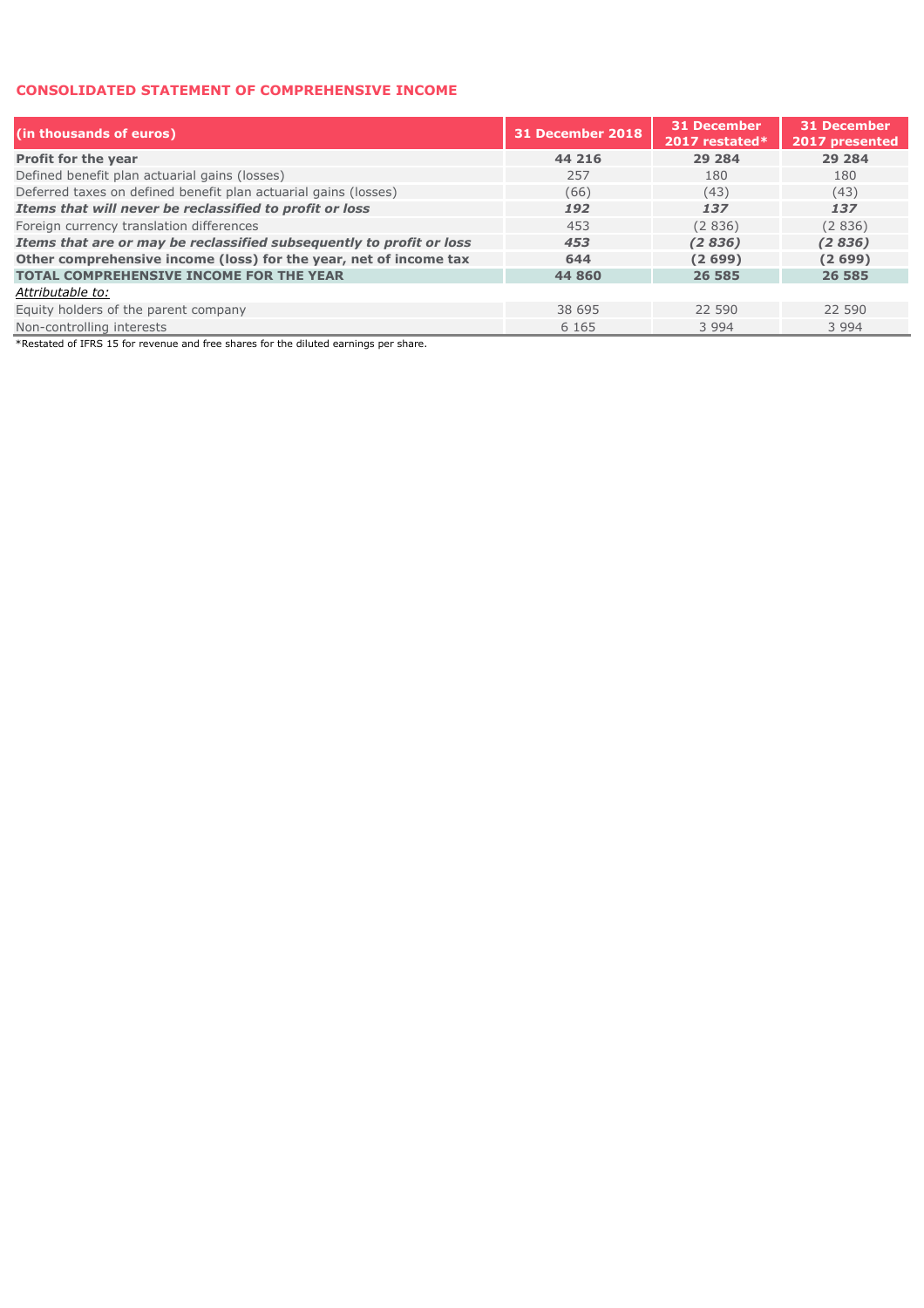#### **CONSOLIDATED STATEMENT OF CASH FLOWS**

| (in thousands of euros)                                               | 31 December 2018 | 31 December 2017 |
|-----------------------------------------------------------------------|------------------|------------------|
| Profit for the year                                                   | 44 216           | 29 284           |
| Adjustments for:                                                      |                  |                  |
| Share of profit of associates                                         | (369)            | (70)             |
| Income tax expense                                                    | 18 868           | 14 980           |
| Amortisation and provision                                            | 11 869           | 9 2 7 7          |
| Other transactions without impact on cash and cash equivalents        | 811              | 1 3 6 3          |
| Income from asset disposals                                           | (7443)           | (3 219)          |
| Net interests income                                                  | 1923             | 1 688            |
| Change in net working capital                                         | (9624)           | (5518)           |
| Income tax paid                                                       | (12977)          | (13591)          |
| Net cash from operating activities                                    | 47 274           | 34 193           |
| Purchase of fixed assets                                              | (5955)           | (3 115)          |
| Purchase of financial assets                                          | (1339)           | (723)            |
| Proceed from sale of fixed assets                                     | 41               | 112              |
| Dividends received                                                    | 40               | 14               |
| Proceed from sale of financial assets                                 | 967              | 2 0 5 9          |
| Proceed of subsidiaries, net of cash divested                         | 7874             | (8035)           |
| Acquisition of subsidiaries, net of cash acquired                     | (47205)          | (26441)          |
| Net cash from investing activities                                    | (45576)          | (36130)          |
| Proceeds from issue of share capital                                  | $\overline{0}$   | 90               |
| Repayments of borrowings                                              | (2469)           | (1050)           |
| Proceeds from borrowings                                              | 2 9 0 1          | 121              |
| Change in factored receivables (net of security deposit)              | 3 3 5 6          | 3 4 9 7          |
| Interests paid                                                        | (1740)           | (1592)           |
| Acquisition of non-controlling interests                              | (1275)           | (11063)          |
| Reduction in ownership interests while retaining control              | 2 3 1 9          | 4 6 4 6          |
| Dividends paid                                                        | (10700)          | (6302)           |
| Transactions on own shares                                            | 669              | 5 6 3 8          |
| Net cash from financing activities                                    | (6940)           | (6015)           |
| Net change in cash and cash equivalents                               | (5242)           | (7951)           |
| Net cash and cash equivalents at year start                           | 79 587           | 91 013           |
| Effect of non current assets held for sale                            | 95               | (1841)           |
| Effect of exchange rate fluctuation on cash held                      | 203              | (1633)           |
| Net cash and cash equivalents at year end                             | 74 643           | 79 587           |
| Reconciliation with cash and cash equivalents in the balance sheet    |                  |                  |
| Cash and cash equivalents in the balance sheet                        | 75 485           | 82 240           |
| <b>Bank overdrafts</b>                                                | (842)            | (2652)           |
| Cash and cash equivalents in the consolidated statement of cash flows | 74 643           | 79 587           |